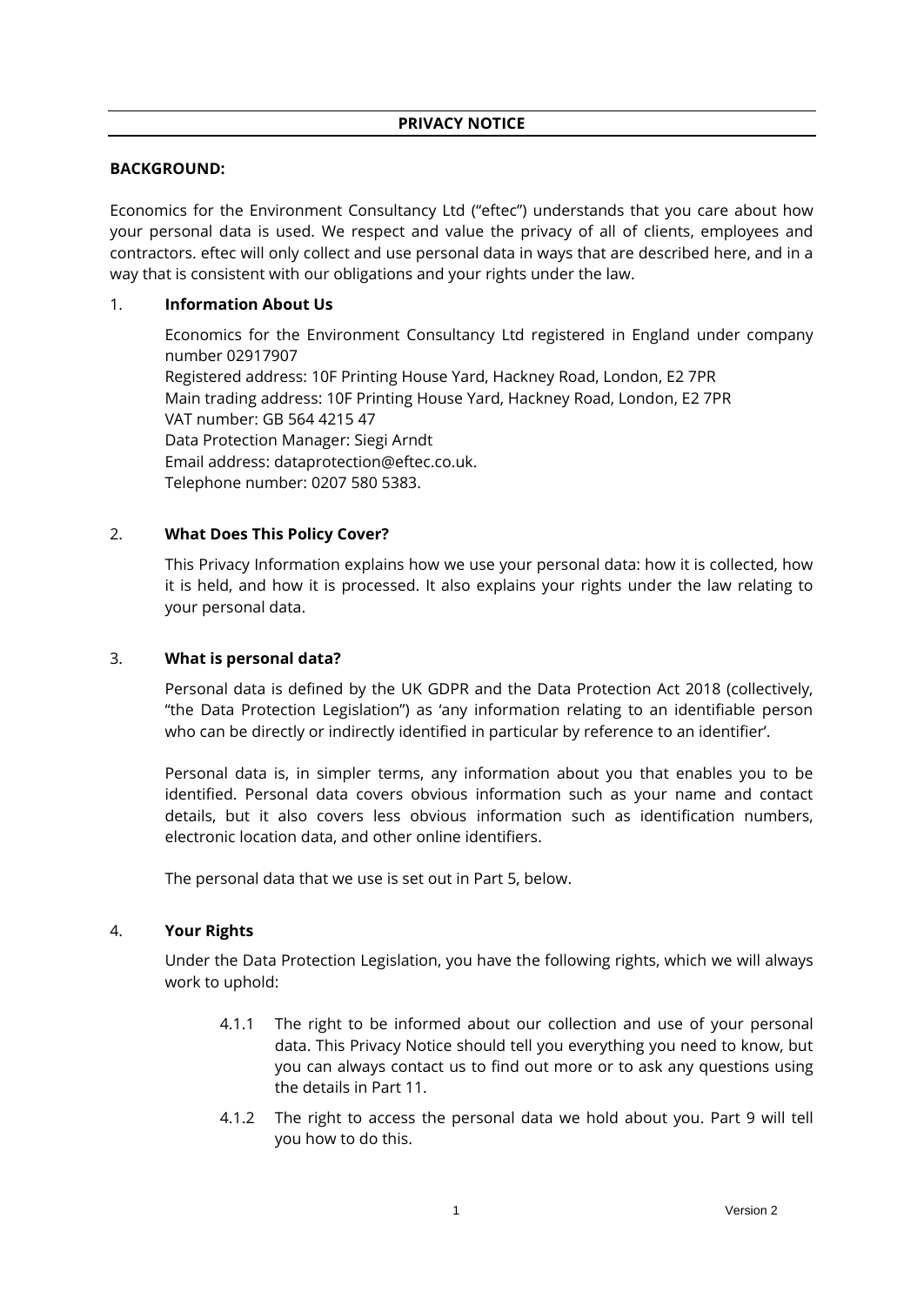- 4.1.3 The right to have your personal data rectified if any of your personal data held by us is inaccurate or incomplete. Please contact us using the details in Part [11](#page-4-0) to find out more.
- 4.1.4 The right to be forgotten, i.e. the right to ask us to delete or otherwise dispose of any of your personal data that we hold. Please contact us using the details in Part [11](#page-4-0) to find out more.
- 4.1.5 The right to restrict (i.e. prevent) the processing of your personal data.
- 4.1.6 The right to object to us using your personal data for a particular purpose or purposes.
- 4.1.7 The right to withdraw consent. This means that, if we are] relying on your consent as the legal basis for using your personal data, you are free to withdraw that consent at any time.
- 4.1.8 The right to data portability. This means that, if you have provided personal data to us directly, we are using it with your consent or for the performance of a contract, and that data is processed using automated means, you can ask us for a copy of that personal data to re-use with another service or business in many cases.
- 4.1.9 Rights relating to automated decision-making and profiling. We do not use your personal data in this way.
- 4.1.10 If you have any cause for complaint about Our use of your personal data, please contact Us using the details provided in section 13 and We will do Our best to solve the problem for you. If We are unable to help, you also have the right to lodge a complaint with the UK's supervisory authority, the Information Commissioner's Office.

For more information about our use of your personal data or exercising your rights as outlined above, please contact us using the details provided in Part [11.](#page-4-0)

It is important that your personal data is kept accurate and up-to-date. If any of the personal data we hold about you changes, please keep us informed as long as we have that data.

Further information about your rights can also be obtained from the Information Commissioner's Office or your local Citizens Advice Bureau.

If you have any cause for complaint about our use of your personal data, you have the right to lodge a complaint with the Information Commissioner's Office. We would welcome the opportunity to resolve your concerns ourselves, however, so please contact us first, using the details in Part 11.

#### <span id="page-1-0"></span>5. **What Data Do We Collect?**

We may collect and hold some or all of the personal and non-personal data set out in the table below, using the methods also set out in the table. We do not collect any 'special category' or 'sensitive' personal data.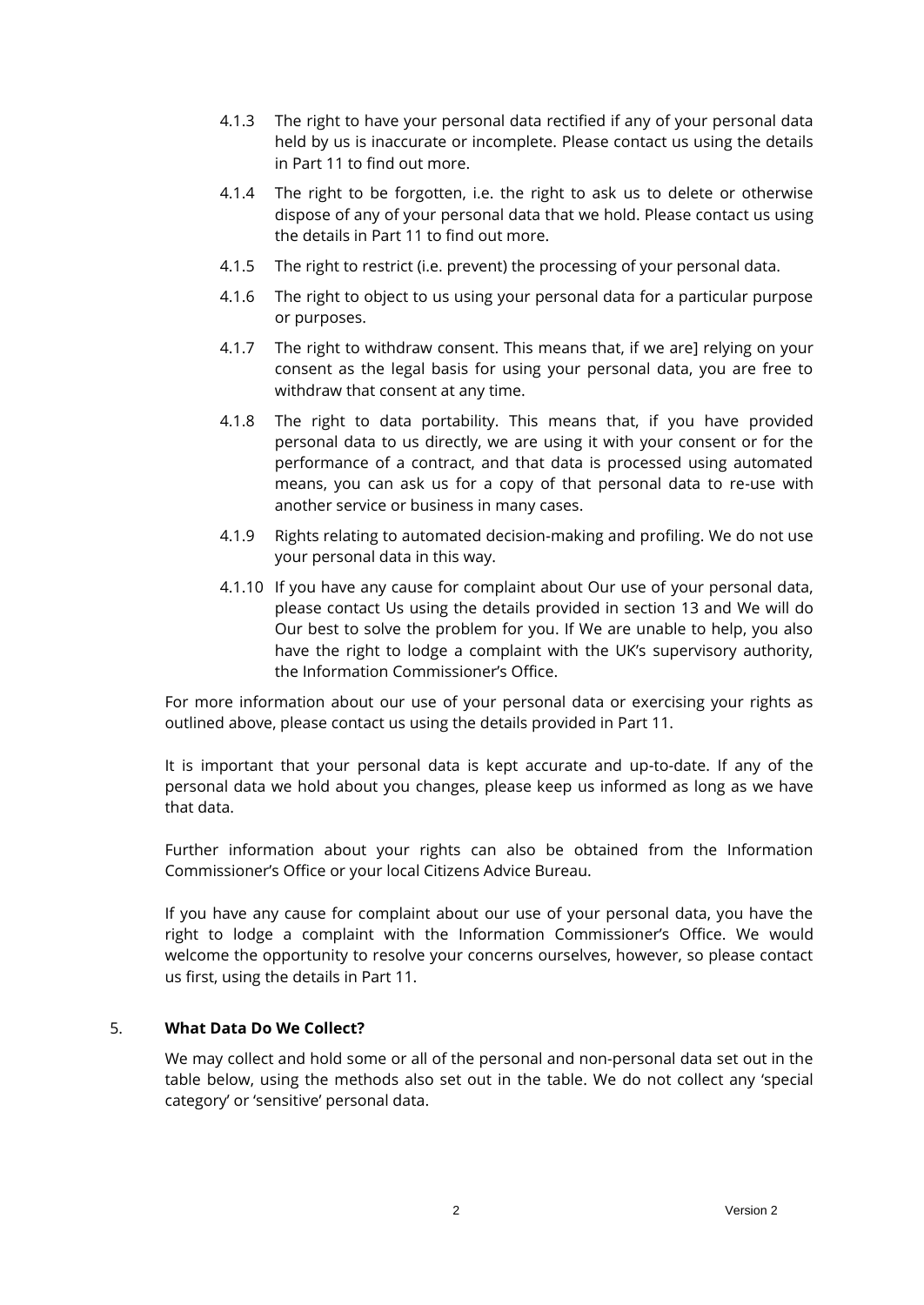| <b>Data Collected</b>                                                                                     | <b>How We Collect the Data</b>                                                                                                       |
|-----------------------------------------------------------------------------------------------------------|--------------------------------------------------------------------------------------------------------------------------------------|
| Identity Information e.g. name, title, When you sign up to our mailing list<br>date of birth, gender      |                                                                                                                                      |
| Contact information e.g. address, When you sign up to our mailing list<br>email address, telephone number |                                                                                                                                      |
| Business information e.g. business<br>name, address, job title, profession                                | When you sign up to our mailing list                                                                                                 |
| IP address                                                                                                | When you use our website. We may use a<br>web analytics service to track and report on<br>general website traffic using IP addresses |

#### 6. **How Do We Use Your Data?**

- 6.1 All personal data is processed and stored securely, for no longer than is necessary in light of the reason(s) for which it was first collected. We will comply with Our obligations and safeguard your rights under the GDPR at all times. For more details on security see section 8 below.
- 6.2 Our use of your personal data will always have a lawful basis, either because it is necessary for Our performance of a contract with you, because you have consented to Our use of your personal data (e.g. by subscribing to emails), or because it is in Our legitimate interests. Specifically, We may use your data for the following purposes:
	- Replying to emails from you
	- Supplying you with emails that you have opted into (you may unsubscribe or opt-out at any time by clicking on the unsubscribe link);
	- If you give us your business card with your contact details, we may store this data on our contact software.
- 6.3 You have the right to withdraw your consent to US using your personal data at any time, and to request that We delete it.
- 6.4 We do not keep your personal data for any longer than is necessary in light of the reason(s) for which it was first collected. Data will therefore be retained for the following periods (or it's retention will be determined on the following bases):
	- Mailing lists are maintained on a web-based email service, allowing users to update their details or unsubscribe via links provided on emails. Data is therefore 'self-cleaning'
	- Any newsletter opt-ins received by email are deleted as soon as they are transferred to the database

## 7. **How and Where Do You Store or Transfer My Personal Data?**

We will only store or transfer personal data in or to countries that are deemed to provide an adequate level of protection for personal data. For further information about adequacy decisions and adequacy regulations, please refer to the Information Commissioner's Office.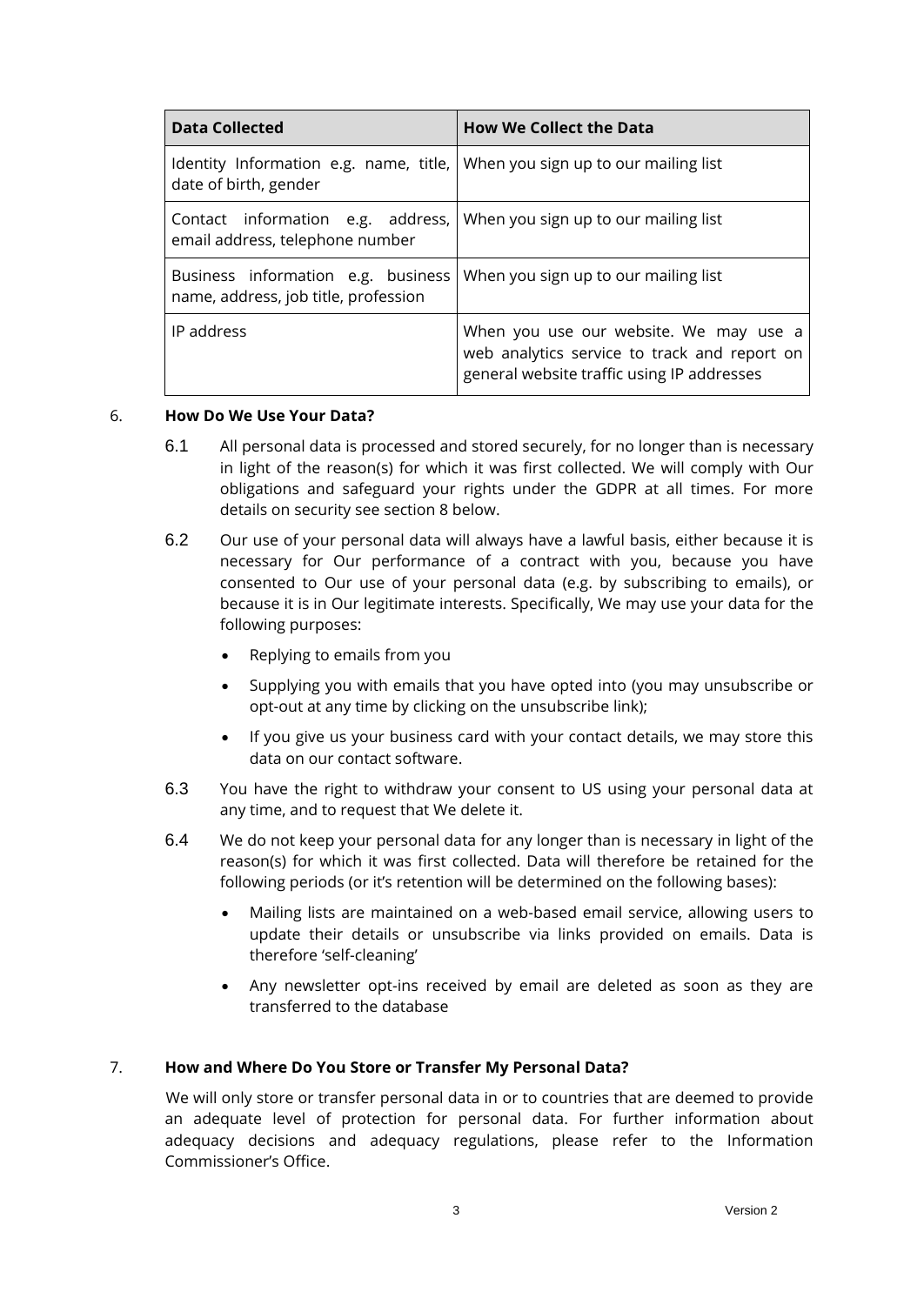The security of your personal data is essential to us, and to protect your data, we take a number of important measures, including the following:

- limiting access to your personal data to those employees, agents, contractors, and other third parties with a legitimate need to know and ensuring that they are subject to duties of confidentiality;
- procedures for dealing with data breaches (the accidental or unlawful destruction, loss, alteration, unauthorised disclosure of, or access to, your personal data) including notifying you and/or the Information Commissioner's Office where we are legally required to do so;

### 8. **Do You Share My Personal Data?**

We will not share any of your personal data with any third parties for any purposes, unless we are required to by law.

In some limited circumstances, we may be legally required to share certain personal data, which might include yours, if we are involved in legal proceedings or complying with legal obligations, a court order, or the instructions of a government authority.

#### <span id="page-3-0"></span>9. **How Can I Access My Personal Data?**

If you want to know what personal data we have about you, you can ask us for details of that personal data and for a copy of it (where any such personal data is held). This is known as a "subject access request".

All subject access requests should be made in writing and sent to the email or postal addresses shown in Part 11.

There is not normally any charge for a subject access request. If your request is 'manifestly unfounded or excessive' (for example, if you make repetitive requests) a fee may be charged to cover our administrative costs in responding.

We will respond to your subject access request within one month of receiving it. Normally, we aim to provide a complete response, including a copy of your personal data within that time. In some cases, however, particularly if your request is more complex, more time may be required up to a maximum of three months from the date we receive your request. You will be kept fully informed of our progress.